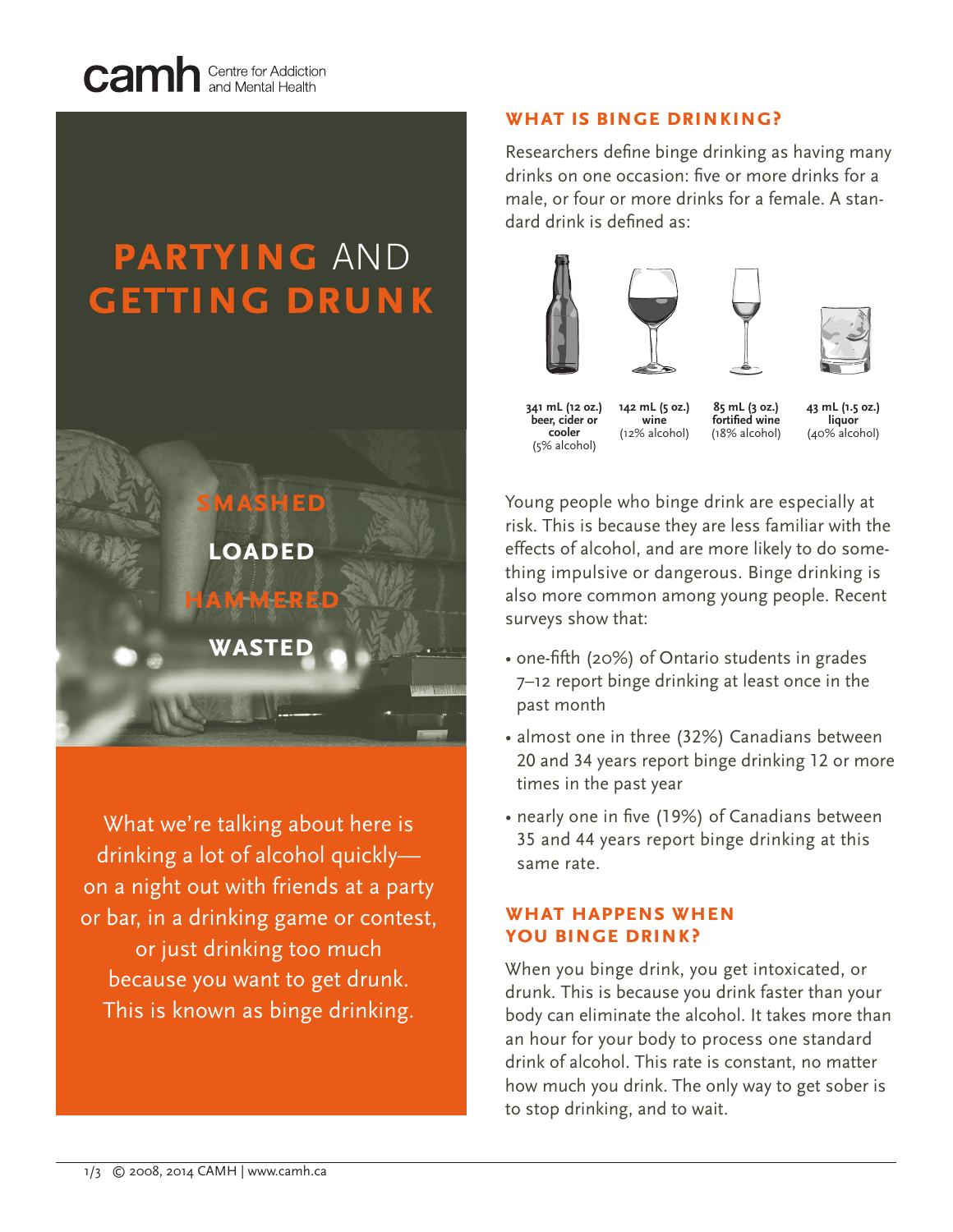Intoxication affects your judgment, your attitude, your behaviour and your reflexes. People do all kinds of things when they are drunk that they would never dream of doing when they are sober. People are less inhibited, sensitive and aware and more reckless and careless when they are intoxicated. They often do things that seem stupid, dangerous, embarrassing or even shameful to them once they have sobered up.

## **risks of binge drinking**

When you binge drink, your risk of many safety and health problems increases. These include:

- misjudging a situation or what is being said
- getting into a fight or being assaulted
- having unwanted sex or pushing unwanted sex on others
- developing or worsening depression, anxiety and other mental health problems
- having blackouts (when you lose all memory of where you were and what you did when you were drunk)
- getting a hangover (headache, shaking, vomiting)
- seeing suicide as a way out when you are feeling down
- getting injured or killed while driving, biking, boating, snowmobiling, walking or being a passenger
- getting injured or killed from a fall, drowning or fire
- getting sick and possibly dying from alcohol poisoning
- choking on your own vomit (which can kill you if you are passed out)
- going into respiratory arrest (meaning you stop breathing).

Over a longer term, repeated binge drinking can also increase the risk of:

- damage to your stomach, pancreas, liver and brain
- developing cancer
- developing an addiction to alcohol.

Binge drinking also increases your risk of arrest and other legal problems.

## **what are the signs of alcohol poisoning?**

Alcohol poisoning, caused by too much alcohol, is extremely dangerous and can cause coma and death.

Signs include:

- disorientation or confusion
- passing out, not being able to be woken up
- slow, irregular breathing
- bluish or pale, cold, clammy skin
- slowed heart rate
- vomiting while passed out.



#### **what do i do?**

When someone is passed out from alcohol poisoning:

- gently roll the person on his or her side, tilting the head back and tucking the top hand under the chin to keep the mouth open and the airway clear. This helps to reduce the risk of choking if the person vomits. Bend the person's top leg and bottom arm to support this position
- do not leave the person alone
- call 911 if you cannot wake the person, especially if he or she is vomiting or has vomited.